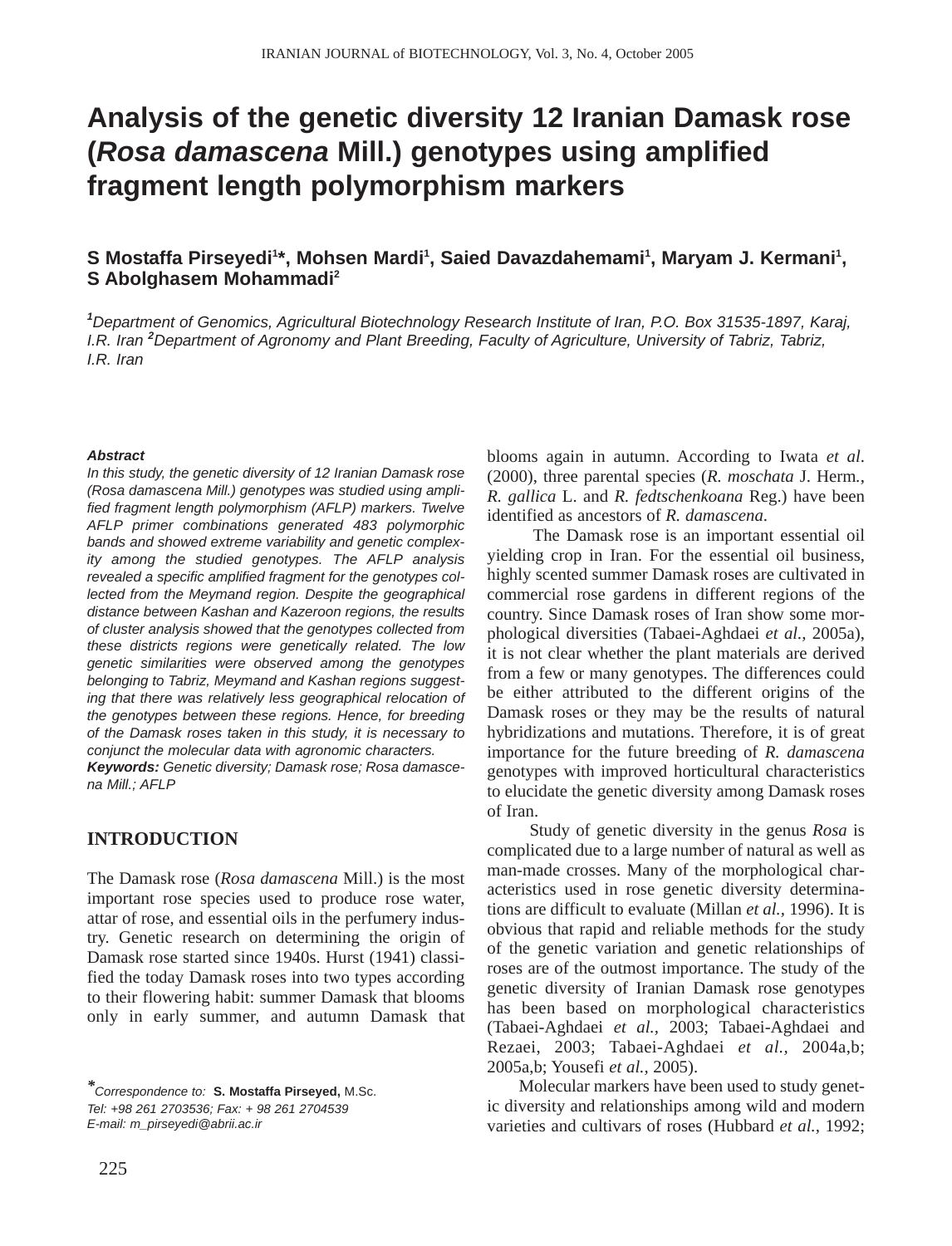Pirseyedi *et al*.



**Figure 1.** Five selected regions where 12 Damask rose genotypes were collected.

Torres *et al.,* 1993; Ben-Meir and Vainstein, 1994; Debener *et al*., 1996; Millan *et al.,* 1996; Reynder-Aloisi and Bollereau, 1996; Vosman *et al.,* 2004; Rusanov *et al.,* 2005). Moreover, different molecular genetic linkage maps for roses have been reported (Debener and Mattiesch, 1999; Debener *et al.,* 2001; Rajapakse *et al.,* 2001; Yan *et al.,* 2005). The purpose of the present study was to analyze the genetic diversity of 12 Iranian Damask rose (*Rosa damascena* Mill.) genotypes using AFLP markers.

# **MATERIALS AND METHODS**

**Plant material:** Twelve Damask rose genotypes (*R. damascena* Mill.) belonging to 12 commercial rose gardens were used in this study. Eight of these gardens (Naragh, Kamo, Mashad-Ardehal, Mah-Golab, Sad-Abad, Vidooj, Varkan and Vidooja) were within the Kashan regions and the other four were in the Lavasanat, Meymand, Kazeroon and Tabriz regions. The geographical locations of the collection regions are shown on the map (Fig. 1).

**AFLP analysis:** The AFLP analysis was conducted as described by Vos *et al.* (1995), but with minor modifications.

**DNA extraction:** For each genotype, young leaves of 15 mature plants were harvested and pooled. Total genomic DNA was extracted as described by Suhl and Korban (1996) and its quantity and quality were evaluated with a UV-Photometer.

**DNA digestion:** 500 ng of DNA was digested with 2.5 units of *Mse*I and *Eco*RI restriction enzymes in a 40 µl final reaction volume using 4 µl of 10X One-Phor-All buffer (10 mM Tris-HAc pH 7.5, 10 mM MgAc, 50 mM KAc, 5 mM DTT, 50 ng/µl BSA; Boehringer Mannheim) and incubated at 37ºC for 1.5h.

**Ligation of adaptors:** The *Eco*RI and *Mse*I enzyme restriction sites of genomic DNA fragments were ligated to 50 mM *Mse*I-adaptor and 5 mM *Eco*RI-adaptor (MWG Biotech Ebersberg, Germany) using 2 unites of T4 DNA ligase (Boehringer Mannheim) and 1 mM ATP per reaction. The volume of reactions mixtures were adjusted to 50 µl and incubated at 37ºC for 3h. The resulting reaction product was diluted with 75  $\mu$ l of distilled water.

**Preamplifications:** Preamplification was performed with the *Eco*RI/*Mse*I primer combination having no selective nucleotide at the 3*´* end (MWG Biotech, Ebersberg, Germany). The PCR preamplification was carried out in a 25 µl reaction volume with 0.3 µM *Eco*RI -primer, 0.3 µM *Mse*I-primer, 0.2 mM of each dNTP,  $1.5$  mM MgCl<sub>2</sub>,  $1 \times$  PCR buffer (10 mM Tris-Hcl pH 8.3 50 mM KCl, gelatin solution 1%), 0.5 units of *Taq* polymerase and 3.75 µl of diluted ligated DNA. For preamplification, the following cycle profile was used: 2 min at 72°C, 20 cycles: 30 sec at 94°C, 1 min at 60°C and 2 min at 72°C. The PCR product was diluted with 75 µl of distilled water.

**Selective amplifications:** Twelve *Eco*RI+NNN/*Mse*I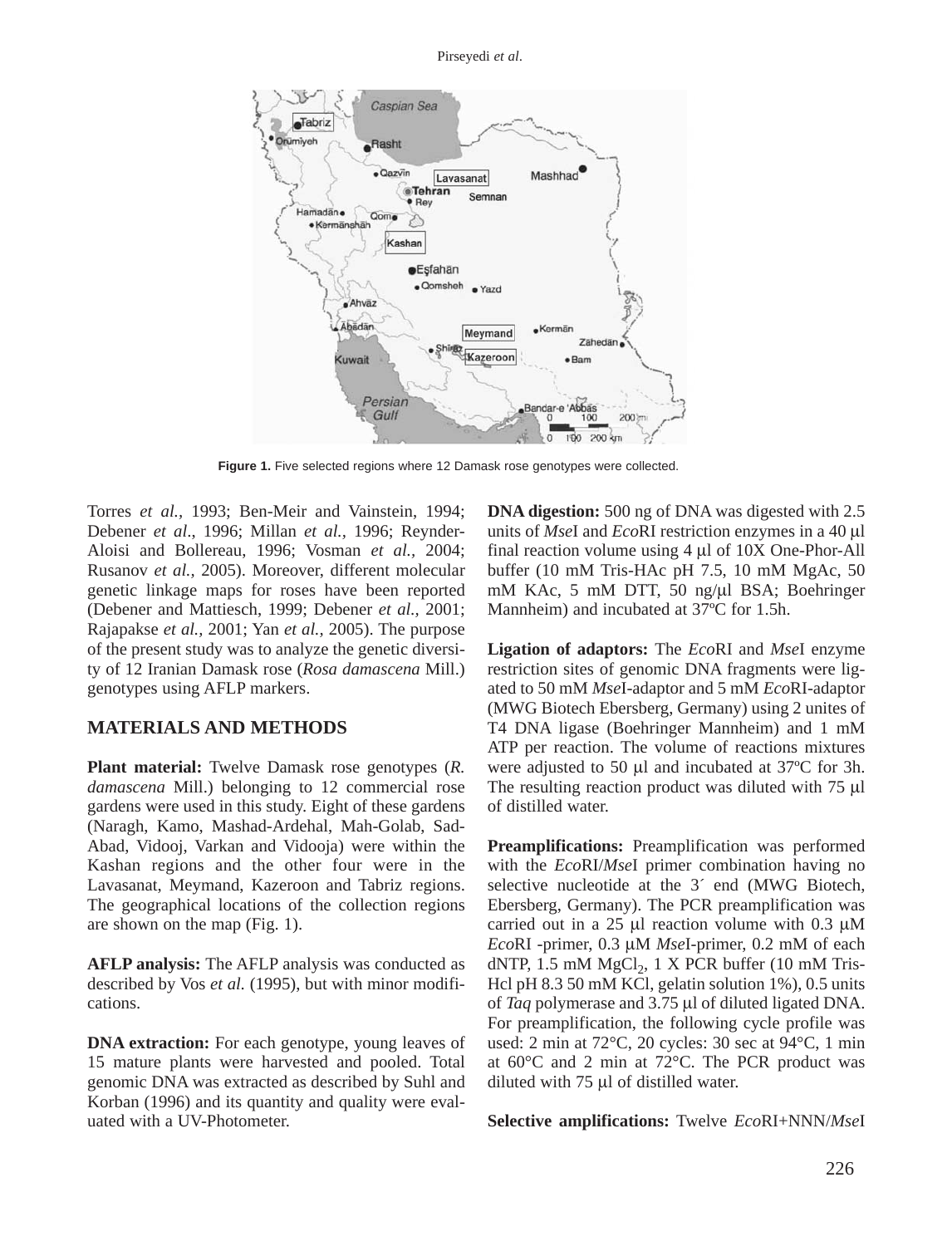| Primers<br>combination* | <b>Sequence of primers</b>  | Number of<br>polymorphic bands | PIC   |
|-------------------------|-----------------------------|--------------------------------|-------|
| M50/E76                 | 5'-GATGAGTCCTGAGTAACAT-3'/  | 28                             | 0.17  |
|                         | 5'-GACTGCGTACCAATTCGTC-3'   |                                |       |
| M65 / E76               | 5'-GATGAGTCCTGAGTAAGAG-3'/  | 30                             | 0.12  |
|                         | 5'-GACTGCGTACCAATTCGTC-3'   |                                |       |
| M52/E76                 | 5'-GATGAGTCCTGAGTAACCC-3'/  | 32                             | 0.15  |
|                         | 5'-GACTGCGTACCAATTCGTC-3'   |                                |       |
| M47/E41                 | 5'-GATGAGTCCTGAGTAACAA-3'/  | 34                             | 0.019 |
|                         | 5'-GACTGCGTACCAATTCAGG-3'   |                                |       |
| M50/E41                 | 5'-GATGAGTCCTGAGTAACAT-3'/  | 36                             | 0.002 |
|                         | 5'-GACTGCGTACCAATTCAGG-3'   |                                |       |
| M65/E38                 | 5'-GATGAGTCCTGAGTAAGAG-3'/  | 38                             | 0.306 |
|                         | 5'-GACTGCGTACCAATTCACT-3'   |                                |       |
| M47/E76                 | 5'-GATGAGTCCTGAGTAACAA-3'/  | 39                             | 0.11  |
|                         | 5'-GACTGCGTACCAATTCGTC-3'   |                                |       |
| M47/E25                 | 5'-GATGAGTCCTGAGTAACAA-3'/  | 39                             | 0.228 |
|                         | 5'-GACTGCGTACCAATTCTG-3'    |                                |       |
| M65/E41                 | 5'-GATGAGTCCTGAGTAAGAG-3'/  | 42                             | 0.19  |
|                         | 5'-GACTGCGTACCAATTCAGG-3'   |                                |       |
| M50/E32                 | 5'-GATGAGTCCTGAGTAACAT-3'/  | 46                             | 0.541 |
|                         | 5'-GACTGCGTACCAATTCAAC-3'   |                                |       |
| M50/E38                 | 5'-GATGAGTCCTGAGTAACAT-3'/  | 49                             | 0.482 |
|                         | 5'-GACTGCGTACCAATTCACT-3'   |                                |       |
| M65 / E32               | 5'-GATGAGTCCTGAGTAAGAG-3' / | 70                             | 0.719 |
|                         | 5'-GACTGCGTACCAATTCAAC-3'   |                                |       |

**Table 1.** The number of polymorphic bands and polymorphic information content (PIC) of 12 AFLP selective primer combinations.

\* The AFLP primer combinations were abbreviated according to the standard nomenclature of AFLPs proposed by KeyGene.

+NNN primer combinations with three selective nucleotides on the 3*´* end of either primer were used for selective amplification (Table 1). The AFLP primer names were abbreviated according to the standard nomenclature of AFLPs proposed by KeyGene (Mardi *et al*., 2005). 3.75 µl of diluted preselective PCR products were used as DNA templates for selective amplifications. The PCR selective amplifications were carried out in the same manner as PCR preamplifications.



**Figure 2.** Amplified fragment length polymorphism (AFLP) analysis in 12 Damask rose genotypes using the M50/E41 selective primer combination. Arrow shows specific marker for genotype sampled from the Meymand region. The lane numbers cross reference to genotype plants (see Table 2).

For selective amplification, the following cycle profile was used: 2 min at 94°C, 10 cycles: 30 sec at 94°C, 30 sec at 63°C (touchdown 1°C per cycle to 54°C), 2 min at  $72^{\circ}$ C and 23 cycles: 30 sec at  $94^{\circ}$ C, 30 sec at  $54^{\circ}$ C, 2 min at 72°C. All amplifications were performed in a BioRad thermocycler (BioRad Laboratories Inc., Hercules, CA, USA).

**Gel analysis:** Amplification reaction products were separated on a 6% denaturing polyacrylamide gel in a 50 cm Sequi-Gen GT Sequencing Cell gel apparatus (BioRad Laboratories Inc., Hercules, CA, USA). The amplified fragments were detected by silver staining as described by Bassam *et al*. (1991). The resulting gels were scored manually.

**Data analysis:** The average polymorphic information content (PIC) was calculated according to Botstein *et al.* (1980) for each primer combination. Cluster analysis based on complete linkage algorithm using Jaccard's coefficient, were performed using the NTSYS-pc version 2.01 software (Rohlf, 1993).

### **RESULTS**

Twelve AFLP selective primer combinations amplified 483 polymorphic bands. The number of polymorphic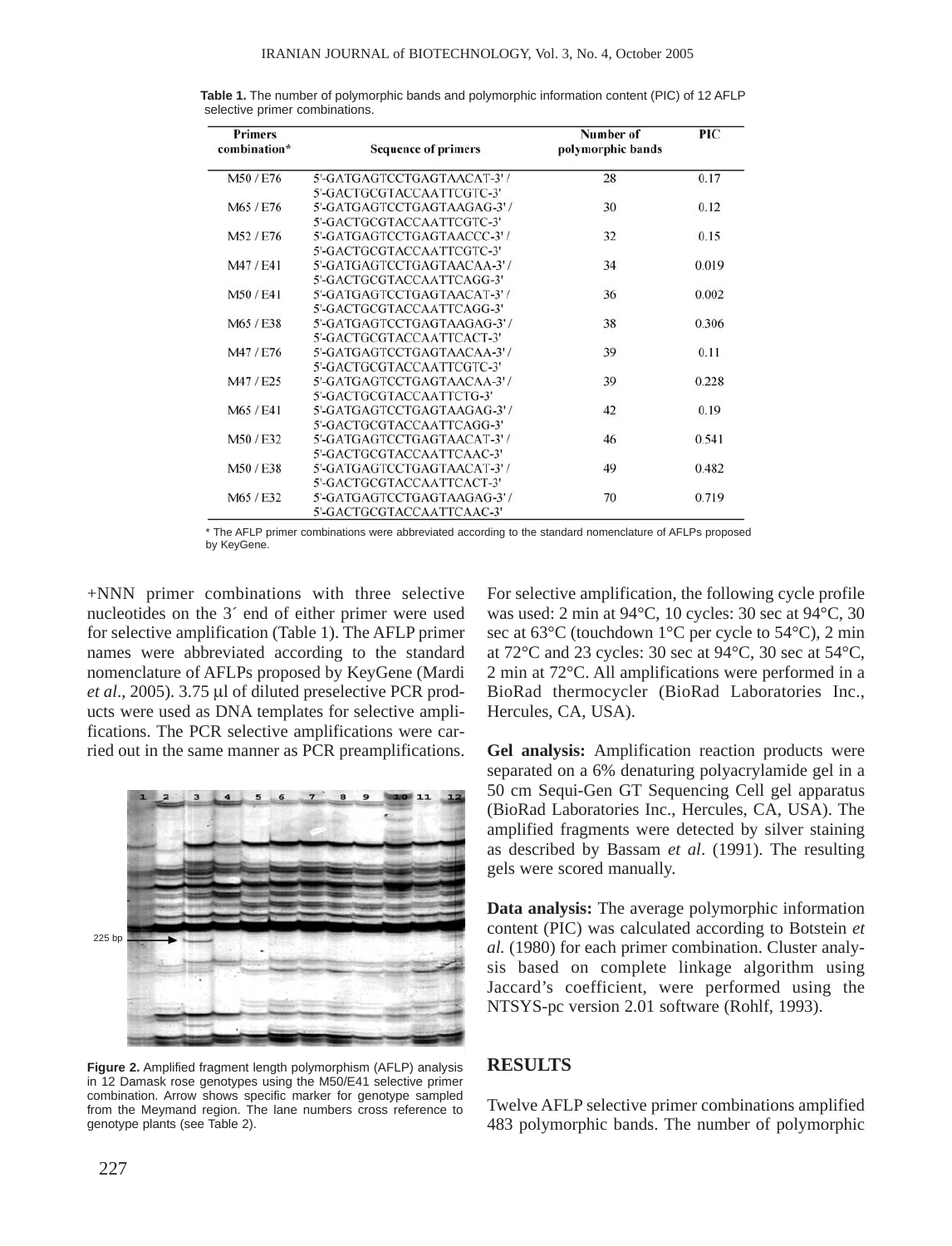#### Pirseyedi *et al*.

| No.                     | <b>Genotypes / Collection site</b> | N    | L    | M    | т    | VA   | KA   | MA   | MG   | s    | VI   | <b>VIA</b> | <b>KAM</b> |
|-------------------------|------------------------------------|------|------|------|------|------|------|------|------|------|------|------------|------------|
| 1                       | Naragh (N)                         |      |      |      |      |      |      |      |      |      |      |            |            |
| $\overline{\mathbf{c}}$ | Lavasanat (L)                      | 0.41 |      |      |      |      |      |      |      |      |      |            |            |
| $\overline{\mathbf{3}}$ | Meymand (M)                        | 0.25 | 0.30 |      |      |      |      |      |      |      |      |            |            |
| $\overline{4}$          | Tabriz (T)                         | 0.27 | 0.28 | 0.20 |      |      |      |      |      |      |      |            |            |
| 5                       | Varkan (VA)                        | 0.45 | 0.36 | 0.24 | 0.19 |      |      |      |      |      |      |            |            |
| $\sqrt{6}$              | Kazeroon (KA)                      | 0.54 | 0.48 | 0.27 | 0.24 | 0.63 |      |      |      |      |      |            |            |
| $\overline{7}$          | Mashad Ardehal (MA)                | 0.42 | 0.33 | 0.26 | 0.20 | 0.63 | 0.54 |      |      |      |      |            |            |
| 8                       | Mah Golab (MG)                     | 0.51 | 0.45 | 0.26 | 0.19 | 0.56 | 0.70 | 0.56 |      |      |      |            |            |
| 9                       | Sad_Abad (S)                       | 0.54 | 0.43 | 0.26 | 0.20 | 0.64 | 0.67 | 0.58 | 0.67 |      |      |            |            |
| 10                      | Vidooj (VI)                        | 0.36 | 0.26 | 0.20 | 0.31 | 0.40 | 0.38 | 0.37 | 0.34 | 0.38 |      |            |            |
| $\overline{11}$         | Vidooja (VIA)                      | 0.48 | 0.39 | 0.25 | 0.20 | 0.46 | 0.55 | 0.45 | 0.59 | 0.56 | 0.34 |            |            |
| 12                      | Kamo (KAM)                         | 0.45 | 0.37 | 0.26 | 0.20 | 0.64 | 0.58 | 0.56 | 0.60 | 0.63 | 0.40 | 0.51       |            |

**Table 2.** Pairwise genetic similarity among 12 Damask rose genotypes based on Jaccard's coefficients estimated from AFLP data.

bands per assay ranged from 28 (M50/E76) to 70 (M65/E32) with an average of 40.2 (Table 1). The polymorphic information content ranged from 0.002 (M50/E41) to 0.719 (M65/E32) (Table 1). Among the 483 polymorphic bands, a 225 bp amplified band using the M50/E41 primer pair was specific for the Meymand genotype (Fig. 2). Pairwise genetic similarity between genotypes based on Jaccard's coefficient, ranged from 0.19 (in two pairs of genotypes including Tabriz/Varkan and Tabriz/Mah-Golab) to 0.70 (Mah-Golab/Kazeroon) (Table 2). Cluster analysis using complete linkage algorithm assigned the studied genotypes into four groups (Fig. 3). Cluster 1 consisted of nine and clusters 2, 3 and 4 each consisted of one

genotype. In cluster 1, the genotype collected from the Vidooj region was separated from the other seven genotypes collected from the Kashan (Naragh, Kamo, Mashad-Ardehal, Mah-Golab, Sad-Abad, Vidooja and Varkan) and Kazeroon regions. The genotypes collected from the Lavasanat, Meymand, and Tabriz regions were grouped separately in distinct clusters.

## **DISCUSSION**

The study of the Iranian Damask rose (*R. damascena* Mill.) genotypes has been based on morphological traits (Tabaei-Aghdaei *et al.,* 2003; Tabaei-Aghdaei



**Figure 3.** Dendrogram depicting the genetic relationship among 12 Damask rose genotypes constructed using complete linkage analysis based on Jaccard's coefficient estimated from AFLP data.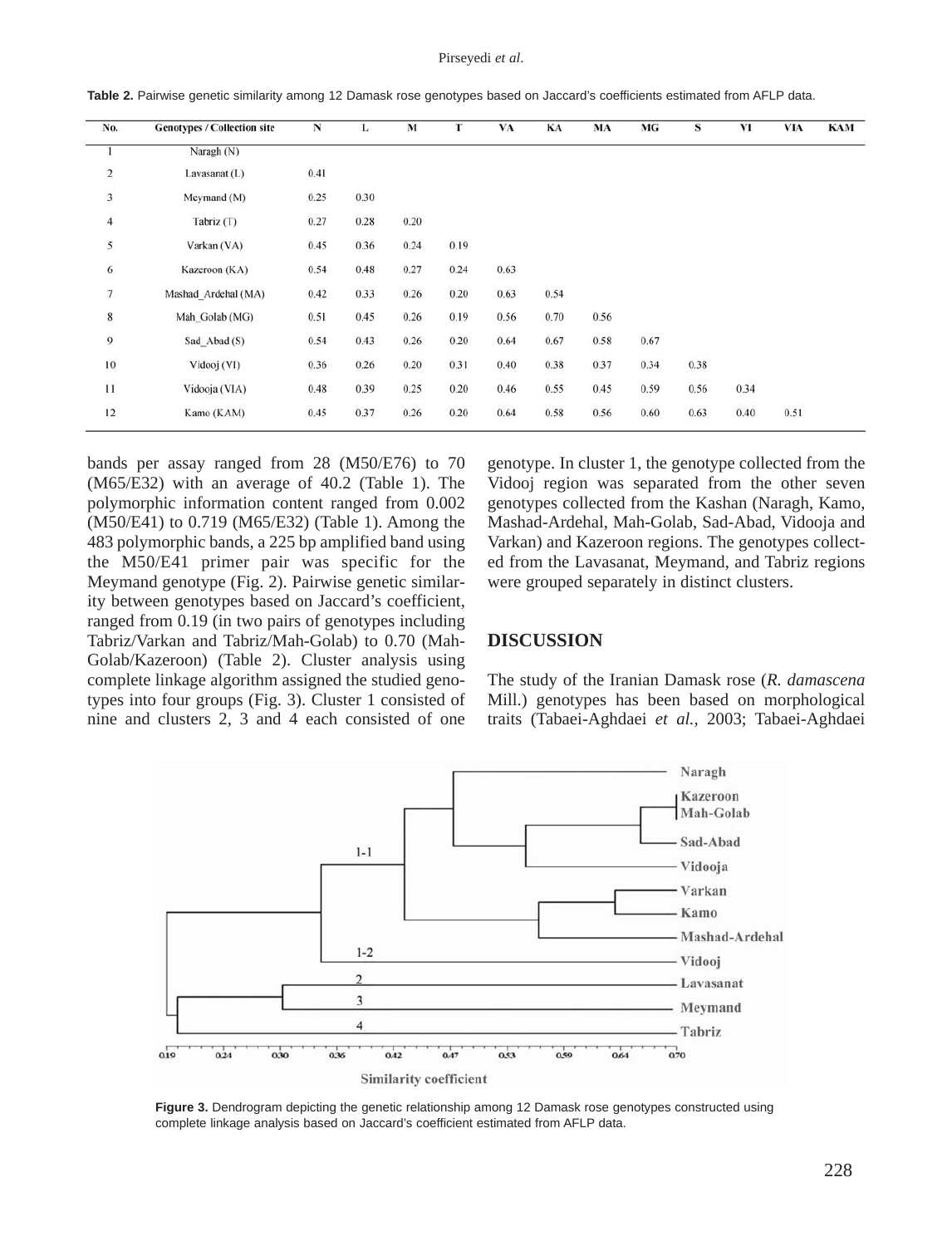and Rezaei 2003; Tabaei-Aghdaei *et al.,* 2004a,b; 2005a,b; Yousefi *et al.,* 2005). However, these morphological traits are largely dependent on environmental conditions. The development of DNA based marker procedures has lead to a greater understanding by the breeder of genetic diversity, genetic relationships and an ability to identify genotypes. In this context, AFLP fingerprints are more reliable and reproducible, making this a more appropriate technique for detecting genetic variation among Damask rose genotypes as reported by Baydar *et al.* (2004).

In our study, 12 AFLP primer combinations with 483 polymorphic bands showed an extreme variability and genetic complexity among the studied Damask rose genotypes. Vosman *et al.* (2004) observed remarkable genetic diversity among 83 rose varieties using 12 AFLP primer combinations with 284 polymorphic bands. Debener *et al*. (1996) observed a large genetic diversity among cultivated rose varieties and wild species from different series of the genus *Rosa* using 13 random amplified polymorphic DNA (RAPD), markers with 104 polymorphic fragments*.* Matsamoto and Fukui (1996) classified rose cultivars using three RAPD primers. Baydar *et al.* (2004) studied genetic relationships among *R. damascena* plants in Turkey by using 23 AFLP and 9 microsatellite markers. Rusanov *et al.* (2005) studied genetic similarity between 26 oil-bearing *R. damascena* Mill. accessions from Bulgaria, Iran, India and Europe using microsatellite markers.

In our study, the AFLP analysis revealed a specific amplified fragment for the genotypes collected from the Meymand region. Millan *et al*. (1996) and Matsamoto and Fukui (1996) found specific bands for *Rosa* spp. using RAPD markers. The AFLP marker might also be developed into primers consisting of characterized amplified regions, to identify the genotypes collected from the Meymand region. The highest PIC value was observed for the AFLP primer combination M65/E32. This value showed the discriminatory power of this primer combination for the studied genotypes.

The present investigation showed that the molecular marker technique used in this study enables to distinguish genetically particular genotypes grown in the same region or in different regions. Tabaei-Aghdaei *et al.* (2004a,b; 2005a,b) studied *R. damascena* Mill. genotypes collected from different regions of Iran and observed a considerable variation for the studied morphological traits. Despite the geographical distance between Kashan and Kazeroon regions, the similarity coefficient of 0.70 (Table 2 and Fig. 3) was observed between the genotypes collected from Mah-Golab

(Kashan) and Kazeroon regions, possibly suggesting that there was a relatively common origin for these genotypes. Baydar *et al.* (2004) by using AFLP and microsatellite markers found out that the *R. damascena* plants in Turkey were derived from the same original genotype by vegetative propagation. Rusanov *et al.* (2005) by using microsatellite markers reported that there was a very narrow gene pool for the studied oilbearing Damask rose accessions. However, the applicability of identified microsatellite markers in genome analysis of rose primarily depends on three inherent circumstances: abundance, hypervariability and in most cases, stable Mendelian inheritance.

Graham *et al.* (1994) described that many red raspberry cultivars, although given different names, were in fact very similar in terms of their genetic contribution. The genetic similarities varied from 0.34 to 0.64 between the genotypes belonging to Kashan regions (Table 2). Tabaei-Aghdaei *et al.* (2003) reported significant differences among nine *R. damascena* Mill. genotypes collected from three parts of the Kashan areas in terms of the measured traits. The low genetic similarities were observed among the genotypes belonging to Tabriz, Meymand and Kashan regions (Fig. 3), possibly suggesting that there was relatively little geographical relation of this species.

Our results suggest that the AFLP approach is a reliable, rapid and sensitive technique to estimate genetic diversity of Damask rose genotypes. The results showed an extreme variability and genetic complexity among 12 Iranian Damask rose (*R. damascena* Mill.) genotypes grown in the famous rose gardens of Tabriz, Meymand and Kashan regions of Iran. For breeding of Damask roses, it is necessary to conjunct molecular data with agronomic characters such as yield of rose oil and novel scent compounds. This strategy may benefit the breeding of *R. damascena* plants as proposed by Debener *et al.* (2003).

# **Acknowledgment**

This study was funded by the Agricultural Biotechnology Research Institute of Iran, Karaj, I. R. Iran.

# **References**

- Bassam BJ, Caetano-Anolles G, Gresshoff PM (1991). Fast and sensitive silver staining of DNA in acrylamide gels. *Anal Biochem.* 196: 80-83.
- Baydar NG, Baydar H, Debener T (2004). Analysis of genetic relationship among *Rosa damascena* plants grown in Turkey by using AFLP and microsatellite markers. *J Biotech.* 111: 263- 267.
- Ben-Meir H, Vainstein A (1994). Assessment of genetic relatedness in roses by DNA fingerprinting analysis. *Hort Sci.* 58: 158-